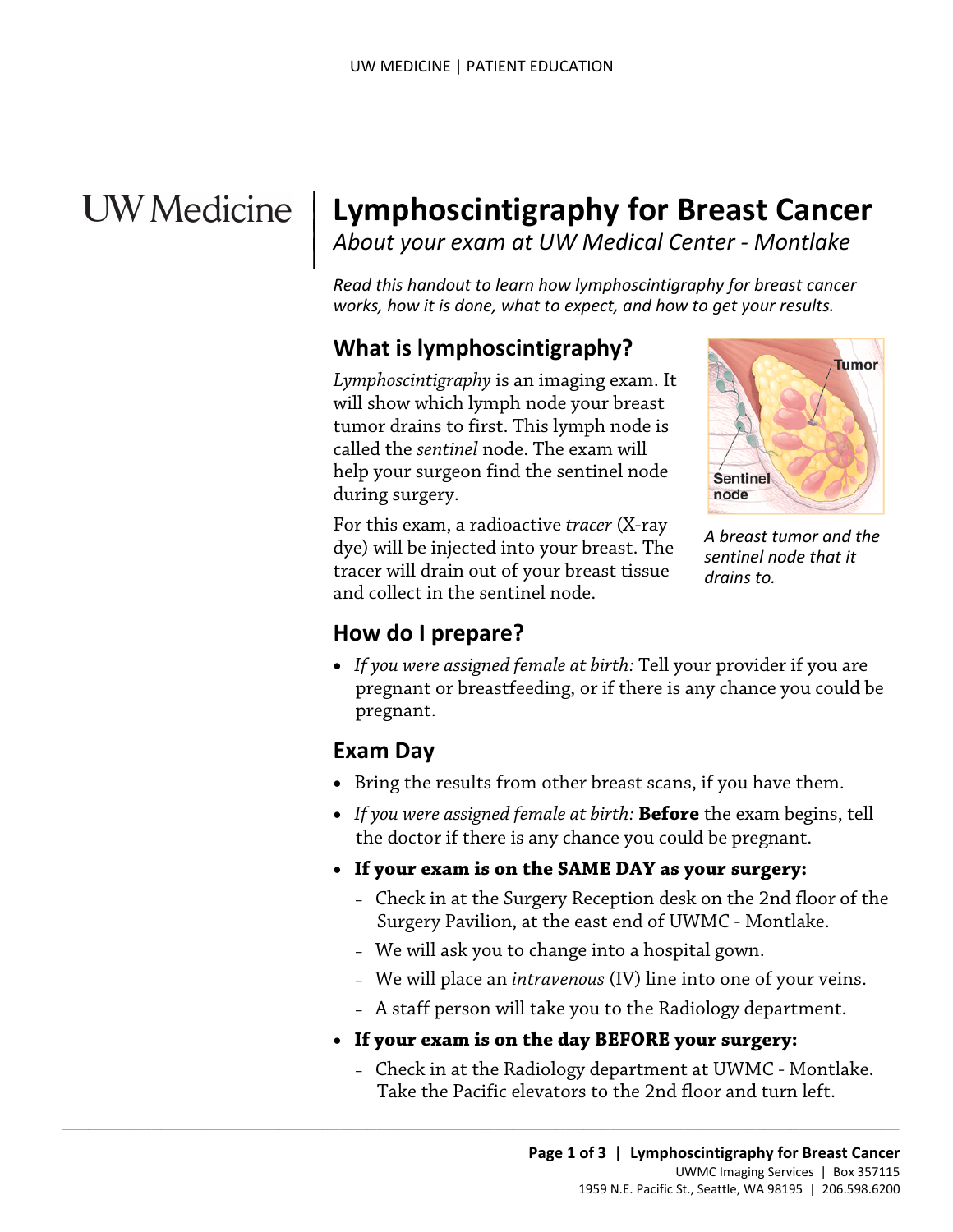### **How is the exam done?**

- ChloraPrep. • The doctor will clean your skin with an antiseptic called
- • The doctor will then inject a numbing medicine to the side and under your nipple. The doctor **may** also inject this medicine around the tumor.
- same areas that the numbing medicine went into. • When the area is numb, the doctor will inject the tracer into the
- The tracer will drain into your lymph system and collect in the sentinel node. This does not mean there is cancer in that node. It just shows the node with the highest risk of getting cancer, since it is the one that the breast tissue drains to first.

#### **Imaging**

If your surgeon has asked for images of the sentinel node:

- You will stay in the Radiology department for 45 to 60 minutes after the tracer is injected. We may ask you to walk around during this time. We may also ask you to gently massage the injection sites.
- your back, but we may ask you to lie on your side with your arm • For the scan, you will need to lie still. You will start by lying on over your head.
- • A *gamma camera* will hover above you. When the sentinel node is found, we will take images. Your doctor will use a surgical pen to mark on your skin where the node is.

## **After the Exam**

If your surgery is on:

- **The SAME DAY as your exam:** Return to the Surgical Specialties Center after your exam.
- **The day AFTER your exam:** You will be able to leave the hospital after your exam. Return the next day for your surgery.

# **How will I feel before and during the exam?**

 $\_$  ,  $\_$  ,  $\_$  ,  $\_$  ,  $\_$  ,  $\_$  ,  $\_$  ,  $\_$  ,  $\_$  ,  $\_$  ,  $\_$  ,  $\_$  ,  $\_$  ,  $\_$  ,  $\_$  ,  $\_$  ,  $\_$  ,  $\_$  ,  $\_$  ,  $\_$  ,  $\_$  ,  $\_$  ,  $\_$  ,  $\_$  ,  $\_$  ,  $\_$  ,  $\_$  ,  $\_$  ,  $\_$  ,  $\_$  ,  $\_$  ,  $\_$  ,  $\_$  ,  $\_$  ,  $\_$  ,  $\_$  ,  $\_$  ,

- and around your nipple. This may include an ache or a burning • You may feel some discomfort from the injections in your breast feeling after the injections.
- You will need to lie on your back for the injection and the scan.